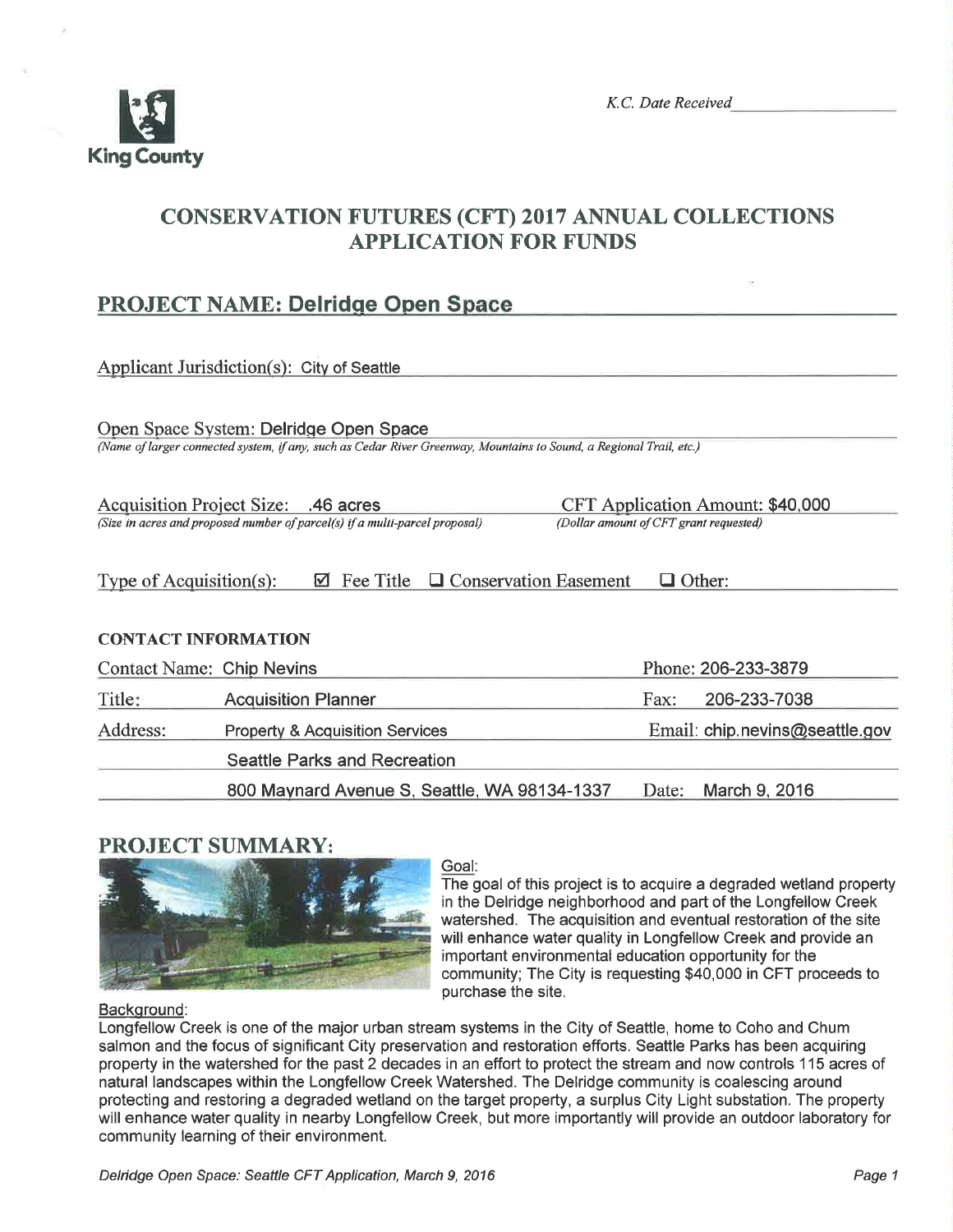#### 1. OPEN SPACE RESOURCES

Please review the attached evaluation criteria. For the **proposed acquisition parcel(s)**, please mark those criteria that apply and thoroughly, yet succinctly, describe in the space below how the proposed acquisition satisfies each marked criteria. Please clearly describe how these criteria might be met at a landscape level, and how they apply to individual parcels. If restoration is part of the plan, please briefly describe the current condition and the hoped for restored condition that is the goal of the acquisition.

- $\Box$  A. Wildlife habitat or rare plant reserve  $\Box$  E. Historic/cultural resources  $\Box$  B. Salmon habitat and aquatic resources  $\Box$  F. Urban passive-use natural
- 
- 
- 
- 
- $\boxtimes$  B. Salmon habitat and aquatic resources  $\boxtimes$  F. Urban passive-use natural area/greenbelt  $\boxtimes$  C. Scenic resources  $\boxtimes$  G. Park/open space or natural corridor addit
	- $\boxtimes$  G. Park/open space or natural corridor addition
- $\Box$  D. Community separator  $\Box$  H. Passive recreation opportunity/unmet needs



A. Seattle Parks now controls I 15 acres of natural landscapes within the Longfellow Creek Watershed. The Park holdings are augmented by the adjoining rights-of-way of undeveloped streets. These lands help protect water quality, maintain year-round flow in the four-mile-long creek and are being held for their natural resource values (as well as for passive recreation use). The City and its citizens have made considerable investments in restoring and enhancing natural habitats. Wildlife utilizing these urban wildlife corridors includes raptors and red foxes, which feed on the small mammals and other animals that live in the greenspaces. The parcel proposed for acquisition is a wetland whose waters end up in Longfellow Creek. The planned restoration of the wetland will improve water quality within Longfellow Creek which has been a major problem contributing to pre-spawn mortality of returning salmon.

B. This acquisition will help protect water quality and moderate water quantity in Longfellow Creek, which provides spawning and rearing habitat for several salmonid species. The number of returning fish have been increasing since the acquisition and protection of natural lands in the watershed and along the riparian zone.

- C. The acquisition of the targeted property will help preserve and enhance a degraded forested wetland parcel in the Delridge neighborhood and will be a valuable aesthetic amenity in this community.
- F. Seattle Parks now controls 115 acres of natural landscapes within the Longfellow Creek Watershed. The targeted acquisition, although not contiguous with Park ownership is hydrologically linked to Longfellow Creek and its protection and restoration would contribute significantly to the preservation of this system.
- G. See F. above.
- H. Delridge is a designated Neighborhood Revitalization Area, and the City's strategies to achieve revitalization include the provision of recreation and environmental amenities such as the acquisition project proposed in this application.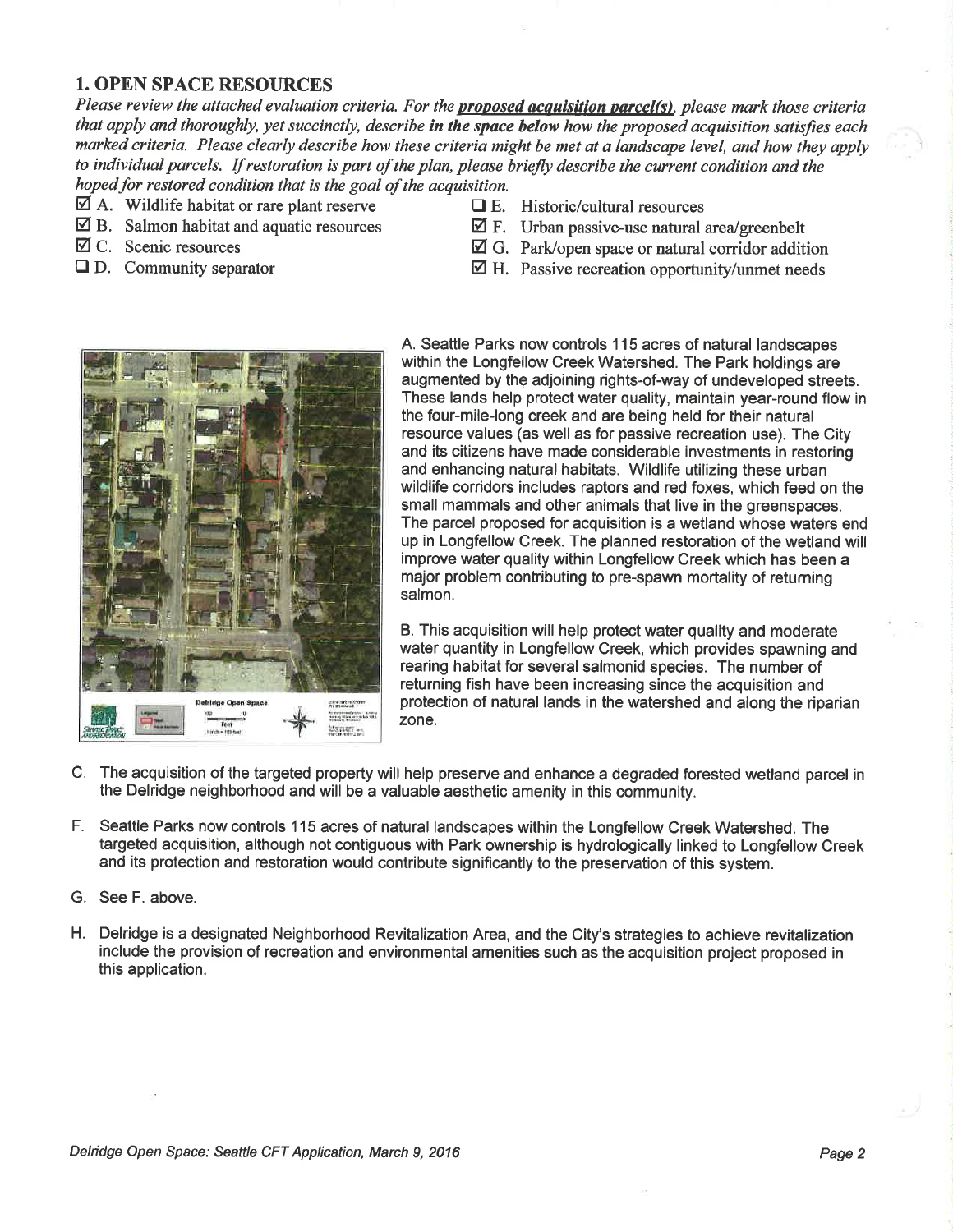#### 2. ADDITIONAL FACTORS

For the proposed acquisition parcel(s), please mark all criteria that apply and thoroughly, yet succinctly, describe in the space below how the proposed acquisition satisfies each marked criteria.

- $\mathbf{\nabla}$  A. Educational/interpretive opportunity
- $\overline{\boxtimes}$  B. Threat of loss of open space resources
- ØC. Ownership complexity/willing seller(s)/ownership interest proposed
- $\Box$  D. Partnerships Describe any public or private partnerships that will enhance this project
- $\mathbf{\nabla}$  E. Is the property identified in an adopted park, open space, comprehensive, or community plan?
- $\Box$  F. Transferable Development Credits (TDC) participation



A. Delridge Neighborhoods Development Association (DNDA) has teamed with K-8 STEM at Louisa Boren School (4 classrooms) to support classroom curriculum by providing handson outdoor activities that relate specifically to their classroom instruction. Teachers have committed to 2 hours per week for 32 weeks during the school year to bring their students to the project site. Participating students will be taught how to take measurements; will be provided test kits and will be taught how to catalog samples and maintain test results. Testing will be performed off-site but the students will record results. K-8 STEM students will become stewards and natural leaders of the project, will participate in the decision making process and will be invited to participate in work parties, tours, and the engineering of the wetland itself. K-8 STEM students will have hands-on opportunities to plant vegetables and track their growth from starts

to harvest. Yields and heights will be measured and records maintained. The youth will help select the plants to grow in the teaching garden and in the surrounding areas that border the wetland. There is a plan to introduce 25 large conifers, which will provide an exciting opportunity to study the positive impact of planting large trees at the site. This will educate both the students and the community at large about the many benefits of a healthy tree canopy along Longfellow Creek.

Community-wide educational opportunities will be scheduled, planned and offered, including, various classes at the permaculture garden supported by Community Orchards of West Seattle (COWS), Puget Ridge Edible Park and South Seattle College's Permaculture Class and other students. The specific classes and schedule will be identified in the near future. The community will further benefit from educational presentations planned on the health of Longfellow Creek, wetland ecology and the long term benefits of natural drainage systems to the greater community. This project will develop and create two gardens, a children's teaching garden and a larger, community-led, permaculture garden.

B. The proposed acquisition is owned by City Light and is a former substation. City Light no longer has a need for the substation and wants to sell it. SCL has agreed to sell the property for \$80,000 for use by the community. lf Parks, with the help of the community, does not buy it now, it is likely that a developer will acquire the property for future development.

C. City Light currently owns the property. Since the property was originally acquired using utility funds, the State accountancy act requires that City Light sell the property for fair market value, even if it is going to another City agency. The Parks Department will acquire full fee title of the property.

D. The project has 5 partners: Nature Consortium, Seattle Green Spaces Coalition, Seattle Tilth, Seattle City Light and K-8 STEM at Louisa Boren. Each partner has agreed to lead one or more major elements of the project. Partners will also provide access to their substantial databases of community volunteers and supporters, in turn substantially enriching the project. DNDA has raised the match for the Conservation Futures Grant; will take on management of the site through a MOU with Seattle Parks and Recreation; will provide the infrastructure necessary to assist the partners with social media coordination, news releases and newsletters; and willjointly report on the project and create opportunities for community members to learn about the project and the activities planned at various stages of development. DNDA will coordinate translation services and will provide transportation assistance to the project site for community members residing in their affordable housing. The

Delridge Open Space: Seattle CFT Application, March 9, 2016 **Page 3** Application Page 3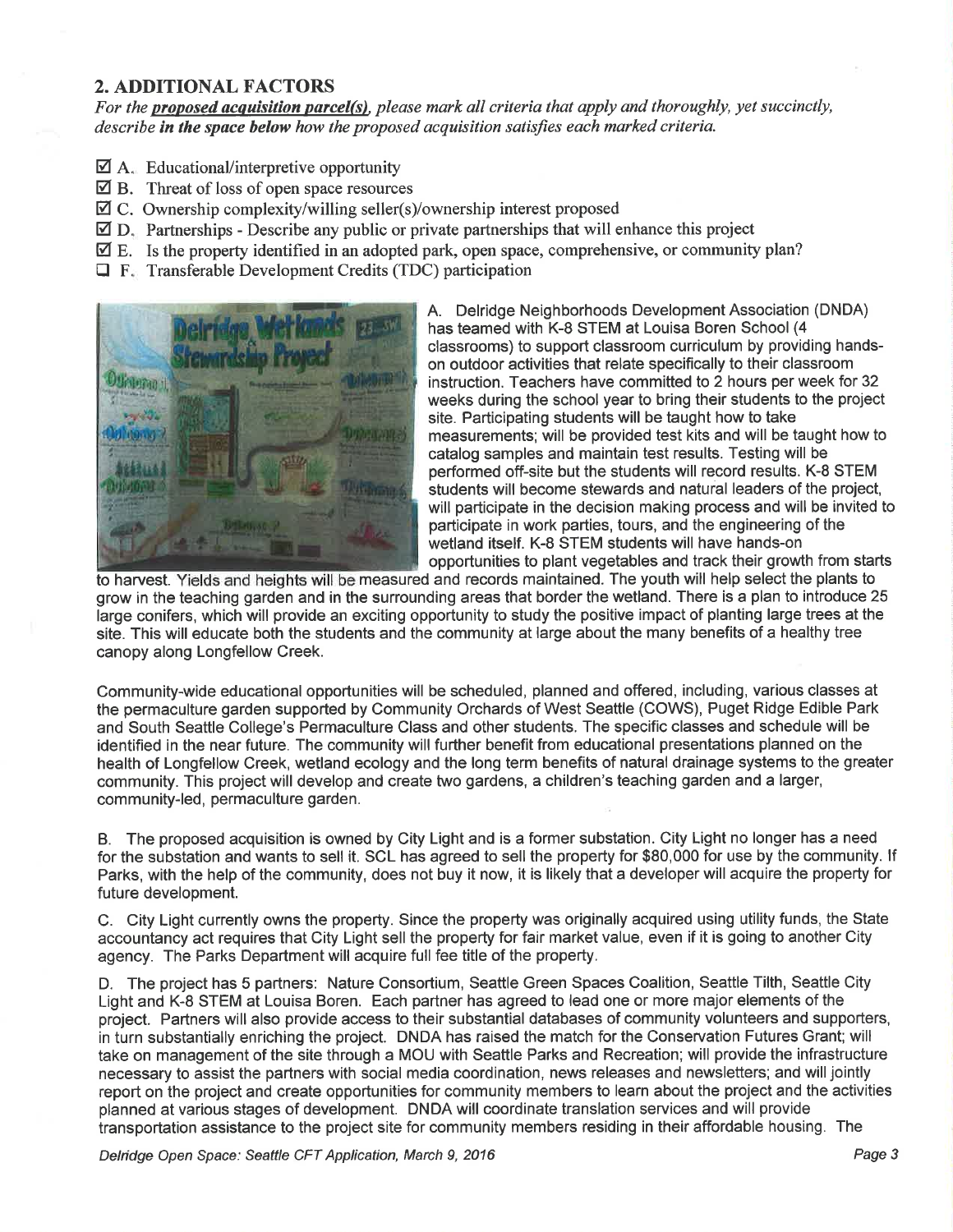project will strive to engage underserved members of the community and connect them to the natural environment throughout restoration and any subsequent development of the site. The project partners will nominate two members of their organization or members of the community to serve on a Steering Committee that will help<br>guide the project. This committee will approve budgets and will determine best uses of resources. Steering guide the project. This committee will approve budgets and will determine best uses of resources. committee members will be active in leading tours, supervising work parties and assisting with program activities, in addition to developing resources to achieve project goals.

E. The targeted property is identified in Seattle's 2000 Urban Wildlife and Habitat Management Plan

#### 3. STEWARDSHIP AND MAINTENANCE

How will the property be stewarded and maintained? Does the property lend itself to volunteer stewardship opportunities? How will ongoing stewardship and maintenance efforts be funded?

The property will be stewarded and maintained by Delridge Neighborhood Development Association through a MOU with Seattle Parks and Recreation

#### 4. PROJECT BUDGET

| 1) TOTAL CFT APPLICATION AMOUNT <sup>a</sup> | <b>CFT: \$40,000</b> |
|----------------------------------------------|----------------------|
| 2) TOTAL PEL APPLICATION AMOUNT <sup>b</sup> | PEL:                 |

 $\alpha$ Allowable CFT acquisition costs (Ordinance 14714): The disbursement of funds shall be made only for capital project expenditures that include costs of acquiring real property, including interests in real property, and the following costs: the cost of related relocation of eligible occupants, cost of appraisal, cost of appraisal review, costs of title insurance, closing costs, pro rata real estate taxes, recording fees, compensating tax, hazardous waste substances reports, directly related staff costs and related legal and administrative costs, but shall not include the cost of preparing applications for conservation futures funds.<br> ${}^{b}$ King County projects only, if applicable.

#### Estimation of property value:

Briefly note how land values have been estimated (i.e., appraisal, properly tax assessment, asking price, letter of value or other means),

The values of the property was determined by a MAI appraisal.

| <b>PROJECT COSTS</b>                                   | <b>ESTIMATED DOLLAR AMOUNT OR RANGE</b> |  |  |
|--------------------------------------------------------|-----------------------------------------|--|--|
| Total property interest value                          | \$80,000                                |  |  |
| Title and appraisal work                               |                                         |  |  |
| Closing, fees, taxes                                   |                                         |  |  |
| Relocation                                             |                                         |  |  |
| Hazardous waste reports                                |                                         |  |  |
| Directly related staff, administration and legal costs |                                         |  |  |
| <b>Total Project Costs (CFT and other funds)</b>       | \$80,000                                |  |  |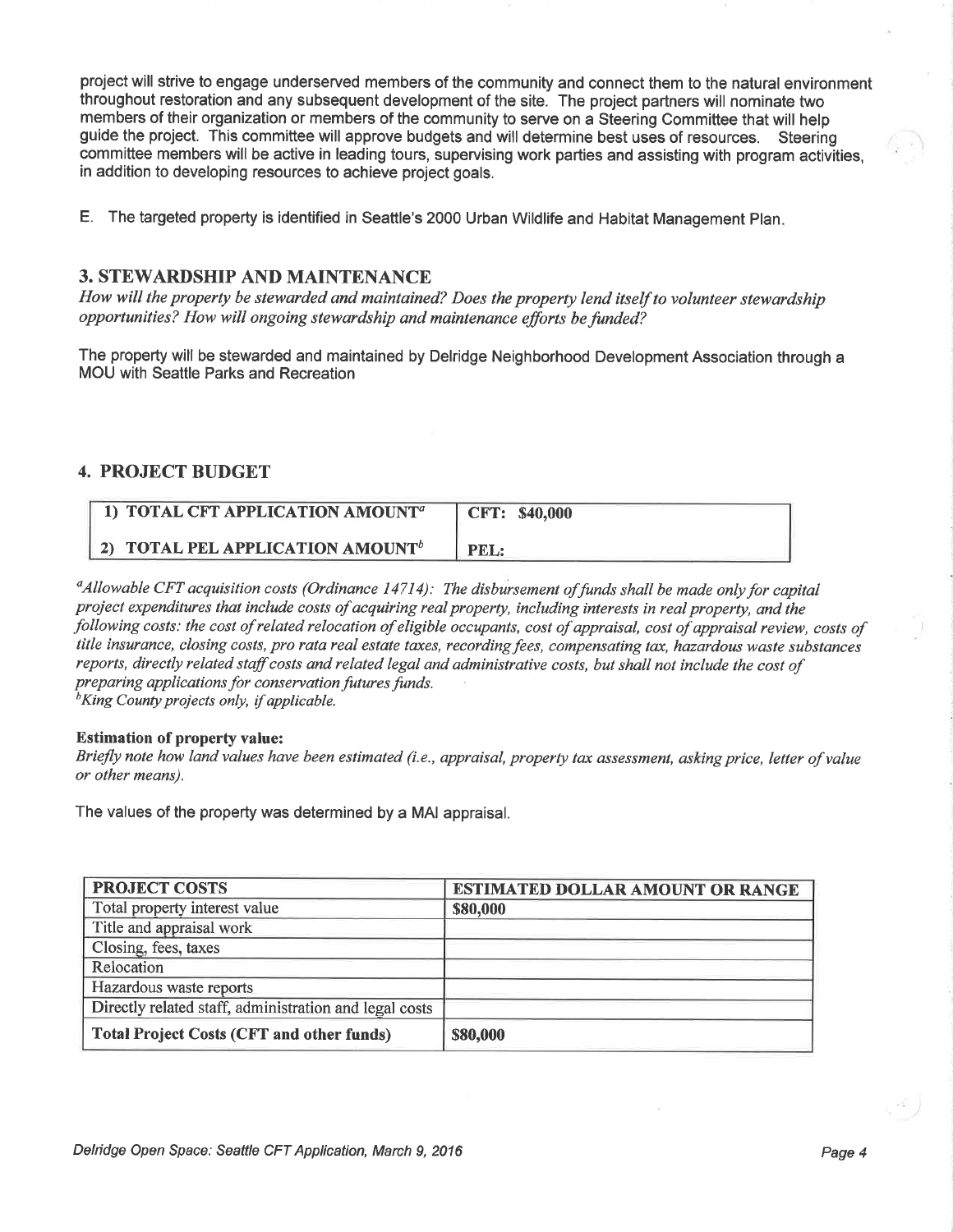| <b>MATCHING FUNDS: Existing Sources</b><br>(CFT can only provide a maximum of 50% of anticipated<br>project costs) | <b>DATE</b><br>(Expended or Committed) | <b>DOLLAR AMOUNT</b><br>(Expended or Committed) |  |  |
|--------------------------------------------------------------------------------------------------------------------|----------------------------------------|-------------------------------------------------|--|--|
| King County Green Grant                                                                                            |                                        | \$40,000                                        |  |  |
|                                                                                                                    |                                        |                                                 |  |  |
|                                                                                                                    |                                        |                                                 |  |  |
| <b>Total CFT Funds Previously Received</b><br><b>This Project</b>                                                  | None                                   | None                                            |  |  |
| <b>Total Matching Funds and Past CFT Funds</b><br><b>Currently Identified</b>                                      |                                        | \$40,000                                        |  |  |
| <b>Unidentified Remaining Match Need</b>                                                                           |                                        | None                                            |  |  |

Unidentified remaining match need: What funds are anticipated and what is the time frame? Please briefly discuss how the unidentified remaining match need above will be met.

 $N/A$ 

### 5. IN-KIND CONTRIBUTIONS FROM PARTNERSHIPS

| <b>Brief Activity Description</b> | <b>Dollar Value of</b><br>In-kind<br><b>Contribution</b> | <b>Status</b><br>(Completed or Proposed) | <b>Activity Date Range</b><br>(Completion Date or Proposed<br>Completion Date) |
|-----------------------------------|----------------------------------------------------------|------------------------------------------|--------------------------------------------------------------------------------|
|                                   |                                                          |                                          |                                                                                |
|                                   |                                                          |                                          |                                                                                |
|                                   |                                                          |                                          |                                                                                |
| <b>TOTAL</b>                      |                                                          |                                          |                                                                                |

6. ATTACHED MAPS (*Two maps are now required: 1*) site map and 2) general location map; you may also include one additional map, aerial photo or site photo)

 $8\frac{1}{2}$  x 11" maps are preferred, but 11 x 17" is acceptable if folded and hole-punched for insertion into a three-ring binder.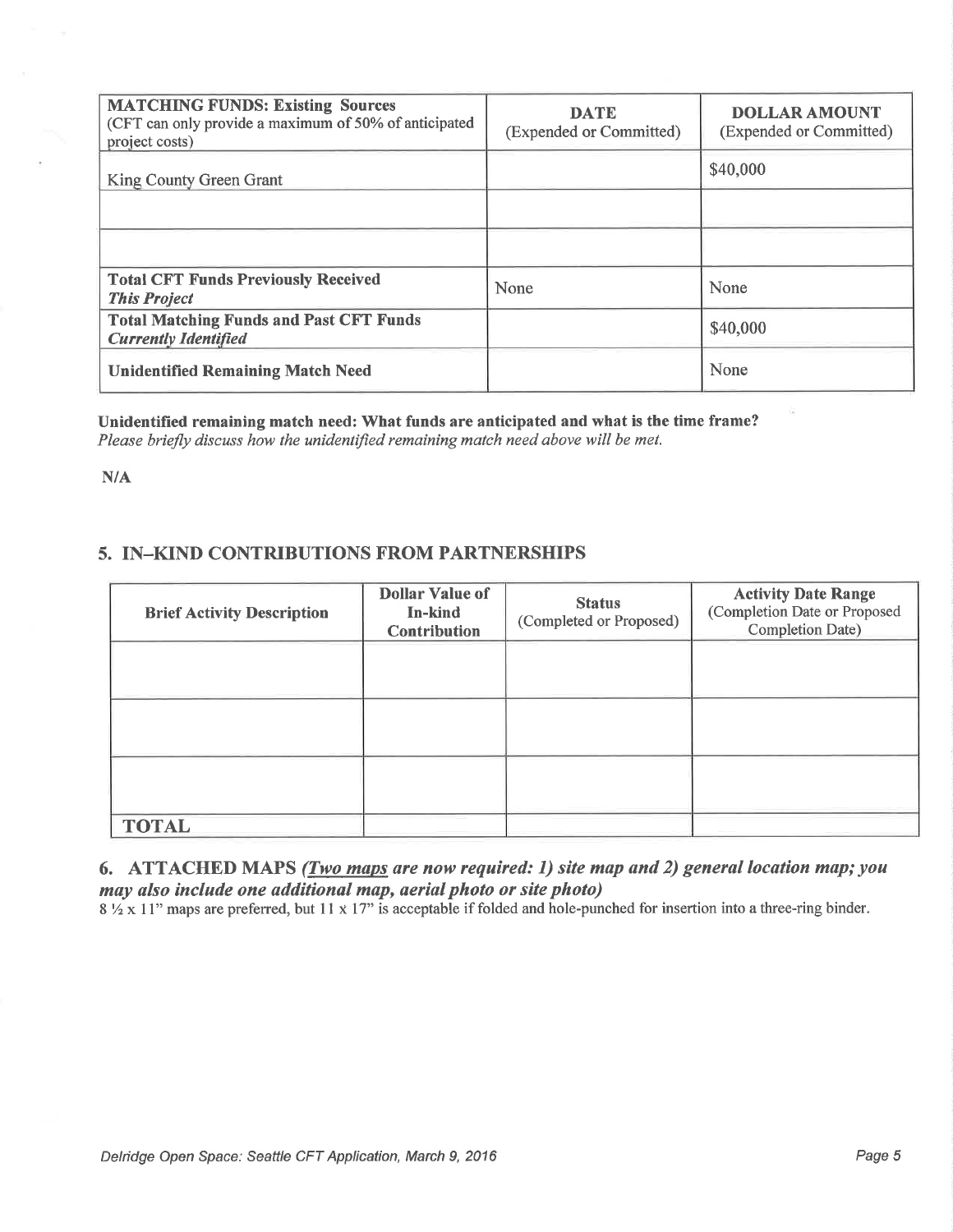

 $\epsilon_{\parallel}$